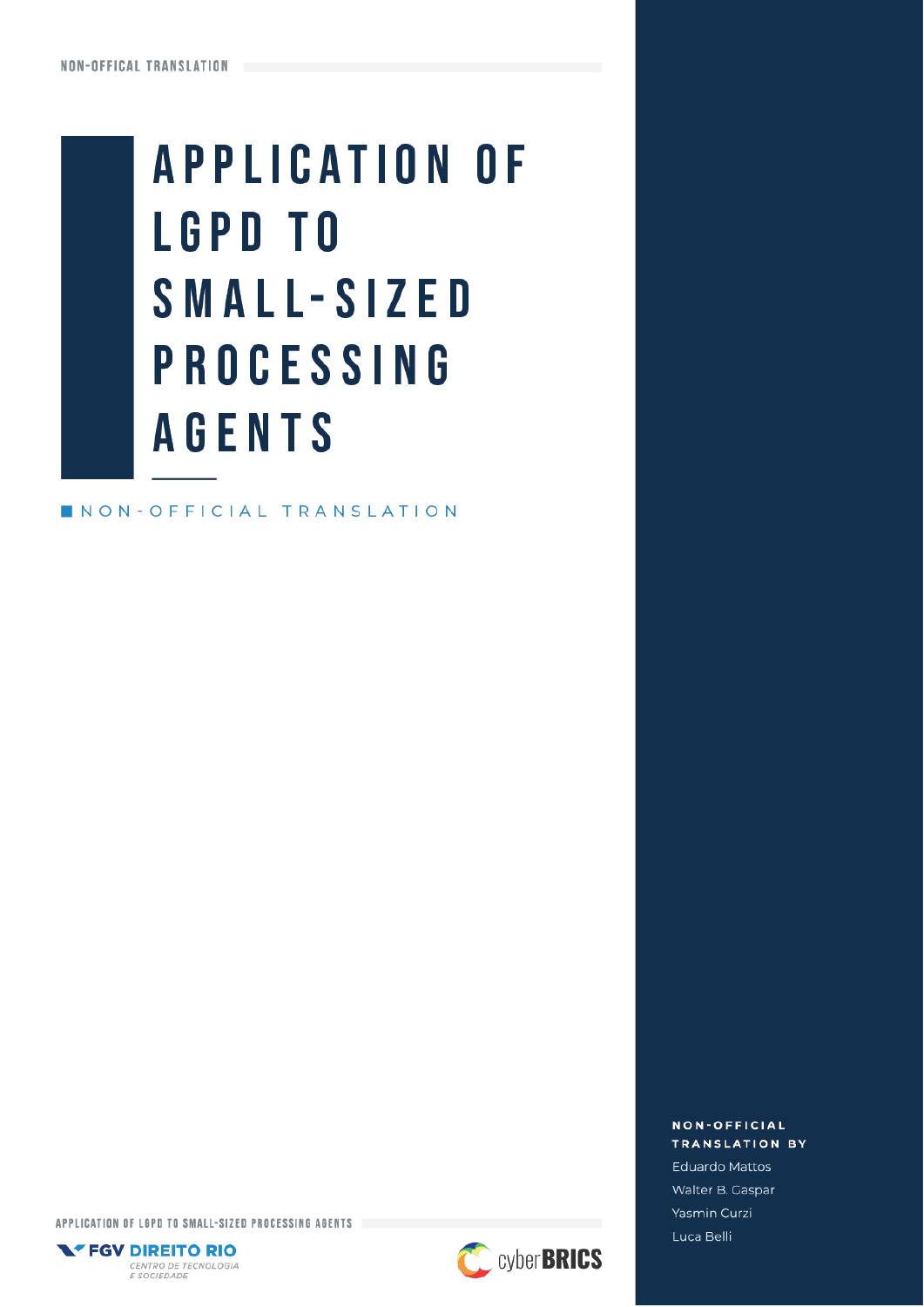## **REGULATION FOR THE APPLICATION OF** LAW N. 13,709 OF 14 AUGUST 2018, **THE GENERAL PERSONAL DATA PROTECTION LAW (LGPD), TO SMALL-SIZED PROCESSING AGENTS**

*Non-official translation by Eduardo Mattos, Walter Britto, Yasmin Curzi and Luca Belli.*

## **TITLE I GENERAL PROVISIONS**

#### **CHAPTER I PRELIMINARY PROVISIONS**

**Art. 1.** This regulation aims to regulate the application of Law No. 13,709, of August 14, 2018, the General Personal Data Protection Law (LGPD), to small-sized processing agents, based on the competences provided for in Article 55-J, item XVIII, of said Law.

Single paragraph. This regulation does not apply to the processing of personal data performed by a natural person for exclusively private and non-economic purposes, as well as in the other hypotheses provided for in Article 4 of the LGPD.

#### **CHAPTER II DEFINITIONS**

**Art. 2.** For the purposes of this Regulation, the following definitions are adopted:

- I small-sized processing agents: micro-enterprises, small businesses*,* startups, legal entities of private law, including non-profits, in accordance with current legislation, as well as natural persons and private entities with no legal personality that perform the processing of personal data, assuming typical obligations of a controller or processor;
- II micro-enterprises and small businesses: business company, simple company, a single-person limited company, pursuant to Article 41 of Law No. 14,195 of

APPLICATION OF LGPD TO SMALL-SIZED PROCESSING AGENTS



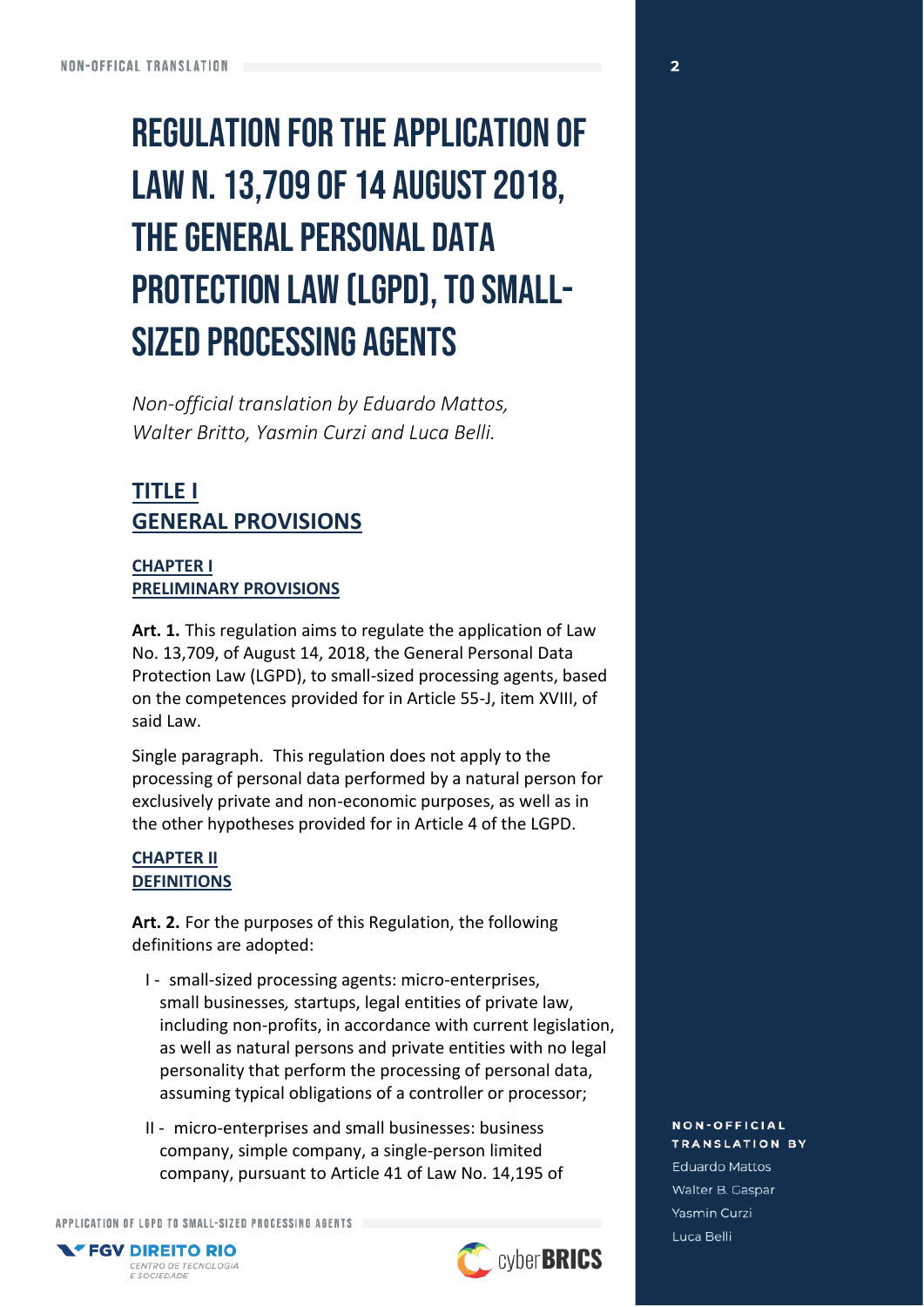August 26, 2021, and the business owner referred to in Article 966 of Law No. 10,406 of January 10, 2002 (Civil Code), including the individual microentrepreneur, duly registered in the Register of Commercial Companies or in the Civil Registry of Legal Persons, in accordance with Article 3 and 18-A, §1 of Complementary Law No. 123 of December 14, 2006;

- III startups: business or corporate organizations, nascent or in recent operation, whose practice is characterized by innovation applied to business models or to products or services offered, which meet the criteria set forth in Chapter II of Complementary Law No. 182, of June 1, 2021; and
- IV areas accessible to the public: spaces open to the public, such as squares, shopping centers, public roads, buses, subway and train stations, airports, ports, public libraries, among others.

**Art. 3.** Small-sized processing agents may not benefit from the differentiated legal treatment provided for in this Regulation if they:

- I carry out processing that poses high risks for the data subjects, with the exception of the provision in Art. 8;
- II generate gross revenue higher than the limit established in Art. 3, II, of Complementary Law No. 123 of 2006 or, in the case of startups, in Art. 4, § 1, I, of Complementary Law No. 182 of 2021; or
- III belong to an economic group *de facto* or *de jure* whose global revenue exceeds the limits referred to in item II, as the case may require.

#### **CHAPTER III HIGH-RISK PROCESSING**

**Art. 4.** For the purposes of this regulation, and without prejudice to the provisions of Art. 16, the processing of personal data that meets at least one general criterion and one specific criterion listed below will be considered of high-risk:

- I general criteria:
	- (a) large-scale processing of personal data; or
	- (b) the processing of personal data which may significantly affect the interests and fundamental rights of the data subjects.
- II specific criteria:

APPLICATION OF LGPD TO SMALL-SIZED PROCESSING AGENTS



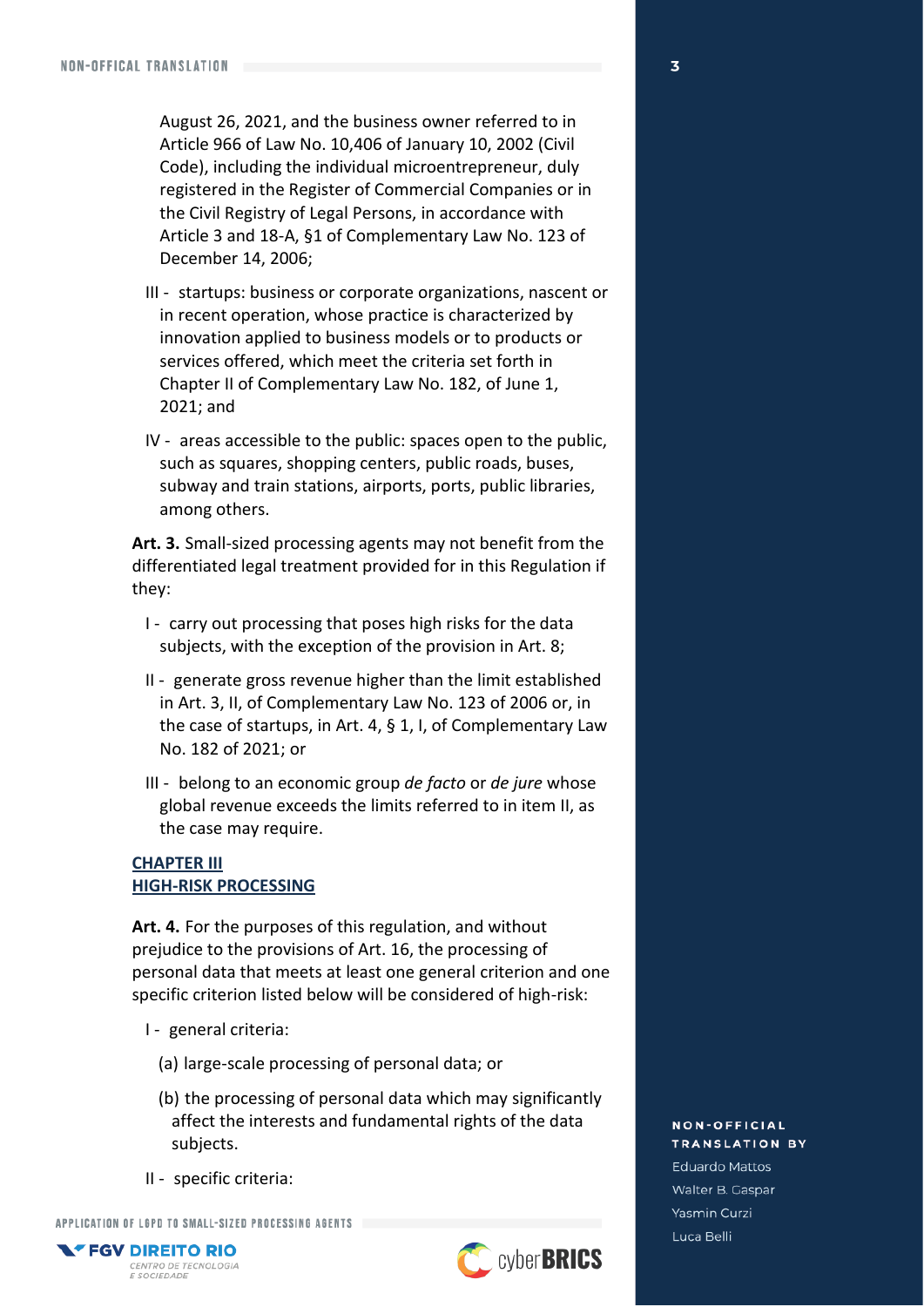- (a) use of emerging or innovative technologies;
- (b) surveillance or control of areas accessible to the public;
- (c) decisions taken solely on the basis of automated processing of personal data, including those intended to define the personal, professional, health, consumer and credit profile or aspects of the personality of the data subject; or
- (d) use of sensitive personal data or personal data of children, adolescents, and elderly people.
- §1 The large-scale processing of personal data will be characterized when it covers a significant number of data subjects, also considering the volume of data involved, as well as the duration, frequency and geographical extent of the processing carried out.
- §2 The processing of personal data which may significantly affect the interests and fundamental rights shall be characterized, among other situations, in those situations where the processing activity may impede the exercise of rights or the use of a service, as well as cause material or moral damage to the data subjects, such as discrimination, violation of physical integrity, the right to image and reputation, financial fraud or identity theft.
- §3 The ANPD may provide guidelines with the aim of assisting small-sized processing agents in the assessment of high-risk processing.

**Art. 5.** It will be up to the small-sized processing agent, when requested by the ANPD, to prove that it falls within the provisions of Art. 2 and Art. 3 of this regulation within fifteen days.

## **TITLE II PROCESSING OF PERSONAL DATA BY SMALL-SIZED PROCESSING AGENTS**

#### **CHAPTER I GENERAL PROVISIONS**

**Art. 6.** The waiver or flexibilization of the obligations set out in this Regulation does not exempt small-sized processing agents of the other provisions of the LGPD, including the legal bases and principles, other legal, regulatory and contractual provisions relating to the protection of personal data, as well as the rights of the data subjects.

APPLICATION OF LGPD TO SMALL-SIZED PROCESSING AGENTS

CENTRO DE TECNOLOGIA E SOCIEDADE

**NEGV DIREITO RIO** 



**NON-OFFICIAL TRANSLATION BY Eduardo Mattos** Walter B. Gaspar Yasmin Curzi Luca Belli

4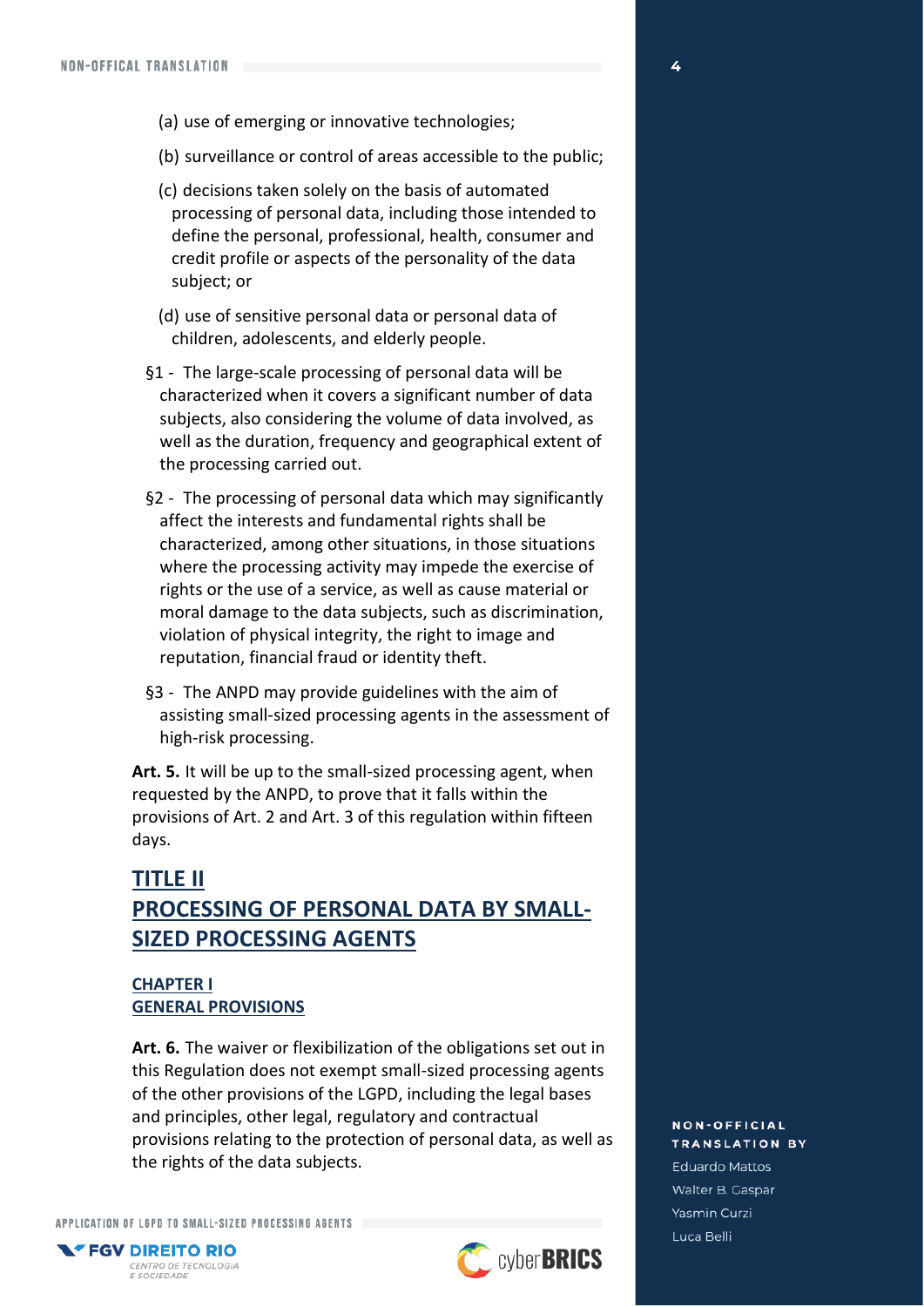#### **CHAPTER II OBLIGATIONS OF THE SMALL-SIZED PROCESSING AGENT**

#### Section I

#### Obligations relating to the rights of the data subject

**Art. 7.** Small-sized processing agents shall provide information on the processing of personal data and comply with the requests of the data subjects in accordance with the provisions of Art. 9 and Art. 18 of the LGPD, through:

- I electronic;
- II printed; or
- III any other means that ensure the rights provided for in the LGPD and facilitated access to information by the data subject.

**Art. 8.** Small-sized processing agents, including those that perform high-risk processing, are allowed to organize themselves through entities representative of their business activity, legal entities or through natural persons for the purposes of negotiation, mediation and conciliation of complaints submitted by data subjects.

#### Section II

Register of Processing Activities

**Art. 9.** Small-sized processing agents may comply with the obligation to prepare and maintain a register of personal data processing operations, as stated in Art. 37 of the LGPD, in a simplified manner.

Single paragraph. The ANPD will provide a template for the simplified record which the caput refers to.

## Section III

Reporting Security Incidents

**Art. 10.** The ANPD shall regulate the flexibilization or simplified reporting procedure of security incidents for small-sized processing agents in accordance with the specific regulations.

#### Section IV Data Protection Officer

**Art. 11.** Small-sized processing agents are not obliged to appoint the data protection officer required in Art. 41 of the LGPD.

§1 - The small-sized processing agent who does not appoint a data protection officer shall provide a communication

APPLICATION OF LGPD TO SMALL-SIZED PROCESSING AGENTS



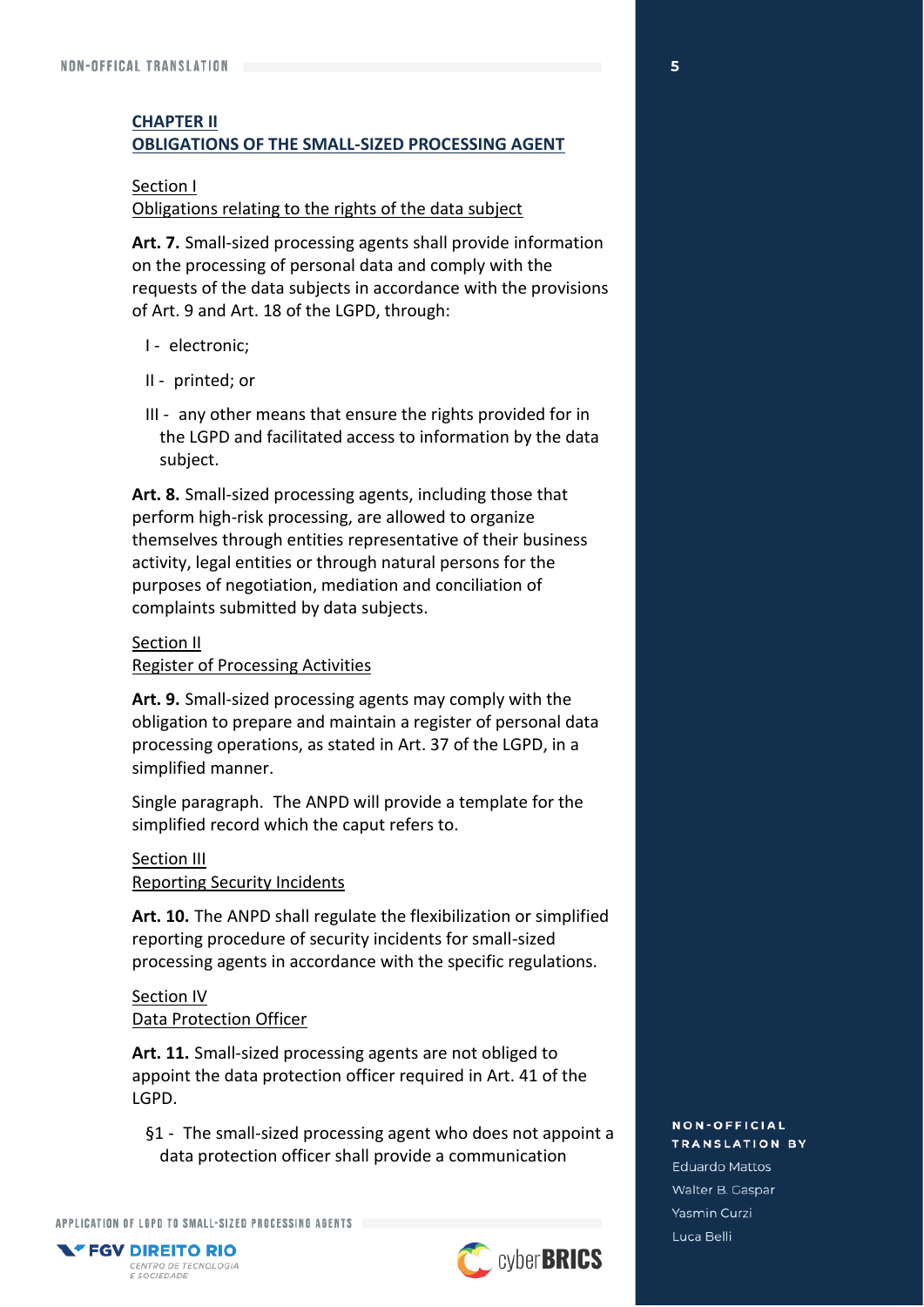channel with the data subject to comply with the provisions of Article 41, § 2, I of the LGPD.

§2 - The appointment of the data protection officer by the small-sized processing agents shall be considered a good practice and a governance policy for the purposes of the provisions of Article 52, §1, IX of the LGPD.

#### Section V Security and Good Practices

**Art. 12.** Small-sized processing agents should take essential and necessary administrative and technical measures based on minimum information security requirements for the protection of personal data, while also considering the level of risk to the privacy of data subjects and the context of the processing agent.

Single paragraph. Compliance with the recommendations and good practices regarding prevention and safety disclosed by the ANPD, including through orientation guides, will be considered as compliance with the provisions of Article 52, §1, VIII of the LGPD.

**Art. 13.** Small-sized processing agents may establish a simplified information security policy, which includes essential and necessary requirements for the processing of personal data, with the aim of protecting them from unauthorized access and accidental or unlawful situations of destruction, loss, alteration, communication or any form of improper or unlawful processing.

- §1 The simplified information security policy shall take into account the implementation costs as well as the structure, scale and volume of operations of the small-sized processing agent.
- §2 The ANPD shall consider the existence of a simplified information security policy for the purposes of Article 6, X and Article 52, §1, VIII and IX of the LGPD.

## **TITLE III DIFFERENTIATED DEADLINES**

**Art. 14.** Small-sized processing agents will be granted an extended deadline equal to twice the regular deadlines:

I - when meeting the requests of the data subjects regarding the processing of their personal data, as provided for in Article 18, §§ 3 and 5 of the LGPD, in accordance with the specific regulation;

APPLICATION OF LGPD TO SMALL-SIZED PROCESSING AGENTS